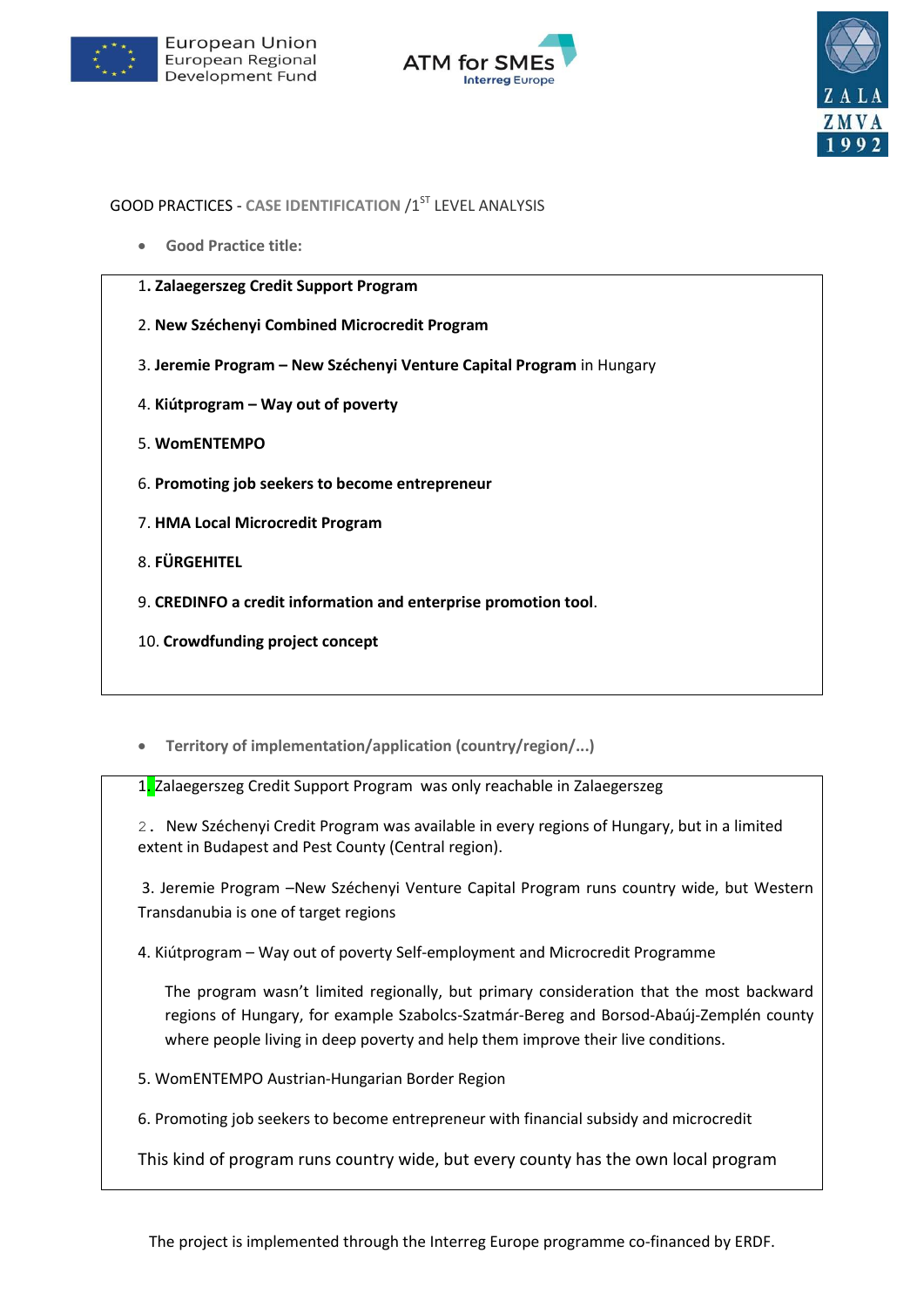

7. HMA runs country wide, but every Local Enterprise Agency has the own Fund 8.FÜRGEHITEL is available only in Zala County

9.CREDINFO – All over Europe, no territorial constraint

10. Crowdfunding project concept Hungary

**Timeframe:**

| year of introduction: 2015.<br>1. Zalaegerszeg Credit Support Program -<br>year of termination:<br>Ŀ                                                |
|-----------------------------------------------------------------------------------------------------------------------------------------------------|
| year of introduction: 2011.<br>2. New Széchenyi Combined Microcredit Program -<br>οf<br>year<br>termination:   2013 .                               |
| 3. Jeremie Program – New Széchenyi Venture Capital Program in Hungary<br>year of introduction:<br>year of termination:   2013-.<br> 2011.           |
| 4. Kiútprogram – Way out of poverty Self-employment and Microcredit Programme<br>of<br>vear<br>year of termination:   2013.<br>introduction: 2009.  |
| year of introduction: 2017.<br>year of termination: $\vert$ -.<br>5. WomENTEMPO                                                                     |
| 6. Promoting job seekers to become entrepreneur with financial subsidy and microcredit<br>year<br>of introduction: 2016. year of termination: 2019. |
| year of termination: $\vert$ -.<br>year of introduction: 2006.<br>7. HMA                                                                            |
| year of termination: $\vert$ -.<br>8. FÜRGEHITEL year of introduction: 2017.                                                                        |
| year of termination: $\vert$ -.<br>year of introduction: 2001.<br>9.CREDINFO                                                                        |
| 10. Crowdfunding project concept year of introduction: 2017. year of termination: $\vert \cdot \vert$ .                                             |

**Brief description of the promoting organization:**

1. **Mayor's Office of the Town Zalaegerszeg with County Rank** represents the city council of Zalaegerszeg and the most important economic stakeholder in Zala County at the same time. The task of the Zalaegerszeg Credit Support Program was driven by the Department of Economy of Mayor's Office of the Town Zalaegerszeg with County Rank.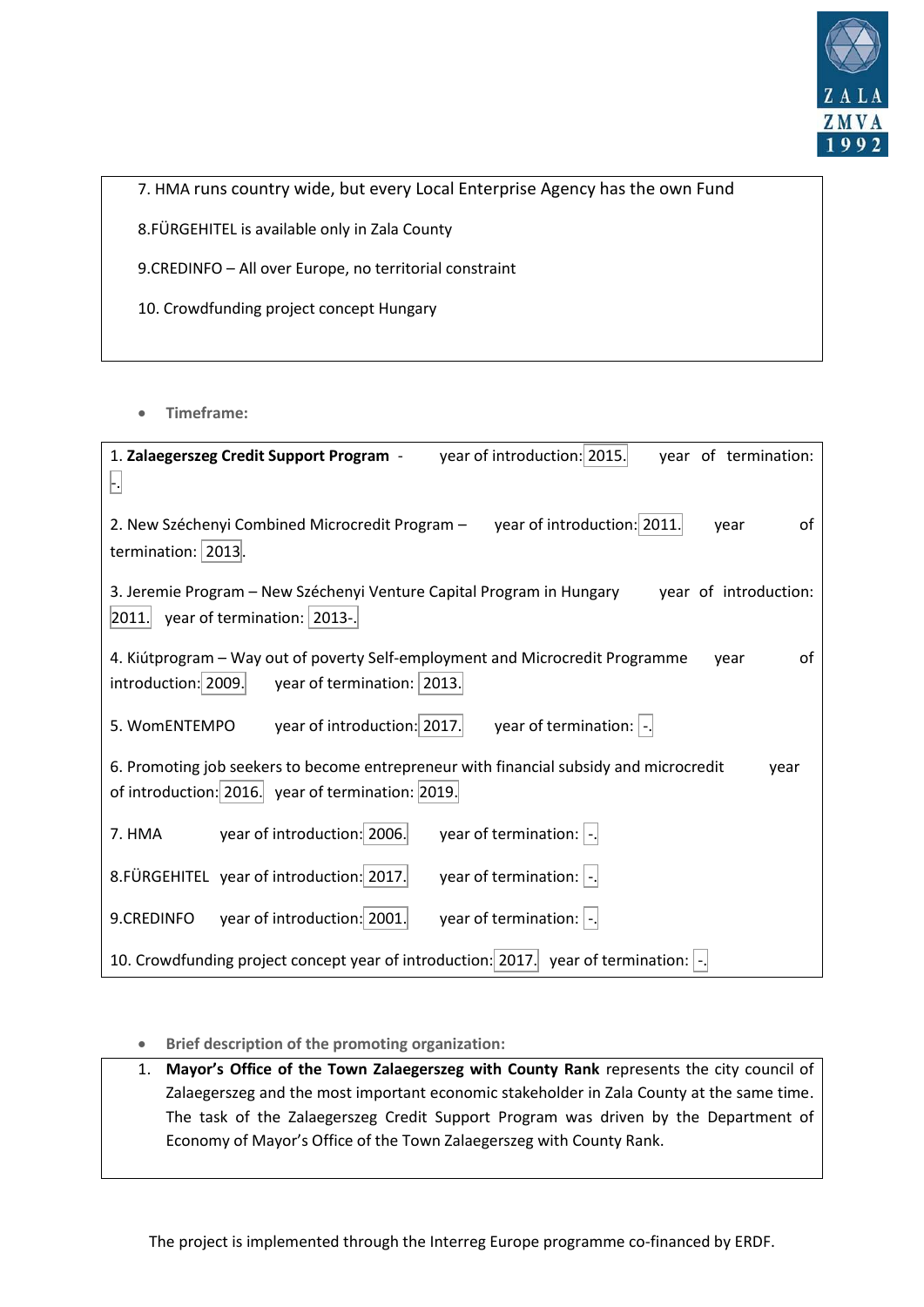

| 2. New Széchenyi Combined Microcredit Program:<br>Financial intermediary organizations: Banking and nonbanking financial intermediaries:<br>bear the risk of their loans, but loss-sharing program works.<br>Managing Authority: designing tender criteria, resource allocation<br>Holding fund: Magyar Vállalkozásfinasnzsrozási Zrt., Magyar Fejlesztési Bank,: financial<br>implementation of the grant and loan program, selection, control, supervision of the financial<br>intermediaries.<br>3. Jeremie Program - New Széchenyi Venture Capital Program in Hungary<br>Leading Authority: Hungarian Development Bank (at present), managing Fund of<br>Funds<br>Financial intermediaries: Private fund manager companies<br>4. Kiútprogram - Way out of poverty Self-employment and Microcredit Programme<br>Kiútprogram Public Non-profit Ltd. - was founded with Polgar Foundation as its majority,<br>the program implementer, it is responsible for the professional management and<br>operation, entitled "sell" to "micro loan product" as an agent and provide the customer<br>relations activities.<br>Raiffeisen Bank - commission, didn't report any charge, banking costs, expenses, social<br>responsibility.<br>Polgar Foundation: the Kiútprogram Non-profit Ltd. main shareholder, the main partner of<br>the EU contracts, supply the project manager tasks, researching, analysing impacts és<br>dissemination.<br>5. WomENTEMPO<br>Zala County Foundation for Enterprise Promotion (ZMVA) as a project partner<br>6. Promoting job seekers to become entrepreneur with financial subsidy and microcredit<br>Zala County Labor Center of Government Office |
|-----------------------------------------------------------------------------------------------------------------------------------------------------------------------------------------------------------------------------------------------------------------------------------------------------------------------------------------------------------------------------------------------------------------------------------------------------------------------------------------------------------------------------------------------------------------------------------------------------------------------------------------------------------------------------------------------------------------------------------------------------------------------------------------------------------------------------------------------------------------------------------------------------------------------------------------------------------------------------------------------------------------------------------------------------------------------------------------------------------------------------------------------------------------------------------------------------------------------------------------------------------------------------------------------------------------------------------------------------------------------------------------------------------------------------------------------------------------------------------------------------------------------------------------------------------------------------------------------------------------------------------------------------------------------------------|
|                                                                                                                                                                                                                                                                                                                                                                                                                                                                                                                                                                                                                                                                                                                                                                                                                                                                                                                                                                                                                                                                                                                                                                                                                                                                                                                                                                                                                                                                                                                                                                                                                                                                                   |
|                                                                                                                                                                                                                                                                                                                                                                                                                                                                                                                                                                                                                                                                                                                                                                                                                                                                                                                                                                                                                                                                                                                                                                                                                                                                                                                                                                                                                                                                                                                                                                                                                                                                                   |
|                                                                                                                                                                                                                                                                                                                                                                                                                                                                                                                                                                                                                                                                                                                                                                                                                                                                                                                                                                                                                                                                                                                                                                                                                                                                                                                                                                                                                                                                                                                                                                                                                                                                                   |
|                                                                                                                                                                                                                                                                                                                                                                                                                                                                                                                                                                                                                                                                                                                                                                                                                                                                                                                                                                                                                                                                                                                                                                                                                                                                                                                                                                                                                                                                                                                                                                                                                                                                                   |
|                                                                                                                                                                                                                                                                                                                                                                                                                                                                                                                                                                                                                                                                                                                                                                                                                                                                                                                                                                                                                                                                                                                                                                                                                                                                                                                                                                                                                                                                                                                                                                                                                                                                                   |
|                                                                                                                                                                                                                                                                                                                                                                                                                                                                                                                                                                                                                                                                                                                                                                                                                                                                                                                                                                                                                                                                                                                                                                                                                                                                                                                                                                                                                                                                                                                                                                                                                                                                                   |
|                                                                                                                                                                                                                                                                                                                                                                                                                                                                                                                                                                                                                                                                                                                                                                                                                                                                                                                                                                                                                                                                                                                                                                                                                                                                                                                                                                                                                                                                                                                                                                                                                                                                                   |
|                                                                                                                                                                                                                                                                                                                                                                                                                                                                                                                                                                                                                                                                                                                                                                                                                                                                                                                                                                                                                                                                                                                                                                                                                                                                                                                                                                                                                                                                                                                                                                                                                                                                                   |
|                                                                                                                                                                                                                                                                                                                                                                                                                                                                                                                                                                                                                                                                                                                                                                                                                                                                                                                                                                                                                                                                                                                                                                                                                                                                                                                                                                                                                                                                                                                                                                                                                                                                                   |
|                                                                                                                                                                                                                                                                                                                                                                                                                                                                                                                                                                                                                                                                                                                                                                                                                                                                                                                                                                                                                                                                                                                                                                                                                                                                                                                                                                                                                                                                                                                                                                                                                                                                                   |
|                                                                                                                                                                                                                                                                                                                                                                                                                                                                                                                                                                                                                                                                                                                                                                                                                                                                                                                                                                                                                                                                                                                                                                                                                                                                                                                                                                                                                                                                                                                                                                                                                                                                                   |
|                                                                                                                                                                                                                                                                                                                                                                                                                                                                                                                                                                                                                                                                                                                                                                                                                                                                                                                                                                                                                                                                                                                                                                                                                                                                                                                                                                                                                                                                                                                                                                                                                                                                                   |
|                                                                                                                                                                                                                                                                                                                                                                                                                                                                                                                                                                                                                                                                                                                                                                                                                                                                                                                                                                                                                                                                                                                                                                                                                                                                                                                                                                                                                                                                                                                                                                                                                                                                                   |
|                                                                                                                                                                                                                                                                                                                                                                                                                                                                                                                                                                                                                                                                                                                                                                                                                                                                                                                                                                                                                                                                                                                                                                                                                                                                                                                                                                                                                                                                                                                                                                                                                                                                                   |
|                                                                                                                                                                                                                                                                                                                                                                                                                                                                                                                                                                                                                                                                                                                                                                                                                                                                                                                                                                                                                                                                                                                                                                                                                                                                                                                                                                                                                                                                                                                                                                                                                                                                                   |
|                                                                                                                                                                                                                                                                                                                                                                                                                                                                                                                                                                                                                                                                                                                                                                                                                                                                                                                                                                                                                                                                                                                                                                                                                                                                                                                                                                                                                                                                                                                                                                                                                                                                                   |
|                                                                                                                                                                                                                                                                                                                                                                                                                                                                                                                                                                                                                                                                                                                                                                                                                                                                                                                                                                                                                                                                                                                                                                                                                                                                                                                                                                                                                                                                                                                                                                                                                                                                                   |
|                                                                                                                                                                                                                                                                                                                                                                                                                                                                                                                                                                                                                                                                                                                                                                                                                                                                                                                                                                                                                                                                                                                                                                                                                                                                                                                                                                                                                                                                                                                                                                                                                                                                                   |
|                                                                                                                                                                                                                                                                                                                                                                                                                                                                                                                                                                                                                                                                                                                                                                                                                                                                                                                                                                                                                                                                                                                                                                                                                                                                                                                                                                                                                                                                                                                                                                                                                                                                                   |
|                                                                                                                                                                                                                                                                                                                                                                                                                                                                                                                                                                                                                                                                                                                                                                                                                                                                                                                                                                                                                                                                                                                                                                                                                                                                                                                                                                                                                                                                                                                                                                                                                                                                                   |
|                                                                                                                                                                                                                                                                                                                                                                                                                                                                                                                                                                                                                                                                                                                                                                                                                                                                                                                                                                                                                                                                                                                                                                                                                                                                                                                                                                                                                                                                                                                                                                                                                                                                                   |
|                                                                                                                                                                                                                                                                                                                                                                                                                                                                                                                                                                                                                                                                                                                                                                                                                                                                                                                                                                                                                                                                                                                                                                                                                                                                                                                                                                                                                                                                                                                                                                                                                                                                                   |
|                                                                                                                                                                                                                                                                                                                                                                                                                                                                                                                                                                                                                                                                                                                                                                                                                                                                                                                                                                                                                                                                                                                                                                                                                                                                                                                                                                                                                                                                                                                                                                                                                                                                                   |
| 7. HMA runs country wide, but every Local Enterprise Agency has the own Fund. Zala County                                                                                                                                                                                                                                                                                                                                                                                                                                                                                                                                                                                                                                                                                                                                                                                                                                                                                                                                                                                                                                                                                                                                                                                                                                                                                                                                                                                                                                                                                                                                                                                         |
| Foundation for Enterprise Promotion (ZMVA) is operating the program In Zala County                                                                                                                                                                                                                                                                                                                                                                                                                                                                                                                                                                                                                                                                                                                                                                                                                                                                                                                                                                                                                                                                                                                                                                                                                                                                                                                                                                                                                                                                                                                                                                                                |
| 8. FÜRGEHITEL Zala County Foundation for Enterprise Promotion (ZMVA) is operating the                                                                                                                                                                                                                                                                                                                                                                                                                                                                                                                                                                                                                                                                                                                                                                                                                                                                                                                                                                                                                                                                                                                                                                                                                                                                                                                                                                                                                                                                                                                                                                                             |
| program.                                                                                                                                                                                                                                                                                                                                                                                                                                                                                                                                                                                                                                                                                                                                                                                                                                                                                                                                                                                                                                                                                                                                                                                                                                                                                                                                                                                                                                                                                                                                                                                                                                                                          |
|                                                                                                                                                                                                                                                                                                                                                                                                                                                                                                                                                                                                                                                                                                                                                                                                                                                                                                                                                                                                                                                                                                                                                                                                                                                                                                                                                                                                                                                                                                                                                                                                                                                                                   |
| 9.CREDINFO                                                                                                                                                                                                                                                                                                                                                                                                                                                                                                                                                                                                                                                                                                                                                                                                                                                                                                                                                                                                                                                                                                                                                                                                                                                                                                                                                                                                                                                                                                                                                                                                                                                                        |
| - Credinfo Ltd. - a System development company,                                                                                                                                                                                                                                                                                                                                                                                                                                                                                                                                                                                                                                                                                                                                                                                                                                                                                                                                                                                                                                                                                                                                                                                                                                                                                                                                                                                                                                                                                                                                                                                                                                   |
| MFI's -Microfinance Institutions - as a users                                                                                                                                                                                                                                                                                                                                                                                                                                                                                                                                                                                                                                                                                                                                                                                                                                                                                                                                                                                                                                                                                                                                                                                                                                                                                                                                                                                                                                                                                                                                                                                                                                     |
| 10. Crowdfunding project concept                                                                                                                                                                                                                                                                                                                                                                                                                                                                                                                                                                                                                                                                                                                                                                                                                                                                                                                                                                                                                                                                                                                                                                                                                                                                                                                                                                                                                                                                                                                                                                                                                                                  |
| Zala County Foundation for Enterprise Promotion (ZMVA)                                                                                                                                                                                                                                                                                                                                                                                                                                                                                                                                                                                                                                                                                                                                                                                                                                                                                                                                                                                                                                                                                                                                                                                                                                                                                                                                                                                                                                                                                                                                                                                                                            |
|                                                                                                                                                                                                                                                                                                                                                                                                                                                                                                                                                                                                                                                                                                                                                                                                                                                                                                                                                                                                                                                                                                                                                                                                                                                                                                                                                                                                                                                                                                                                                                                                                                                                                   |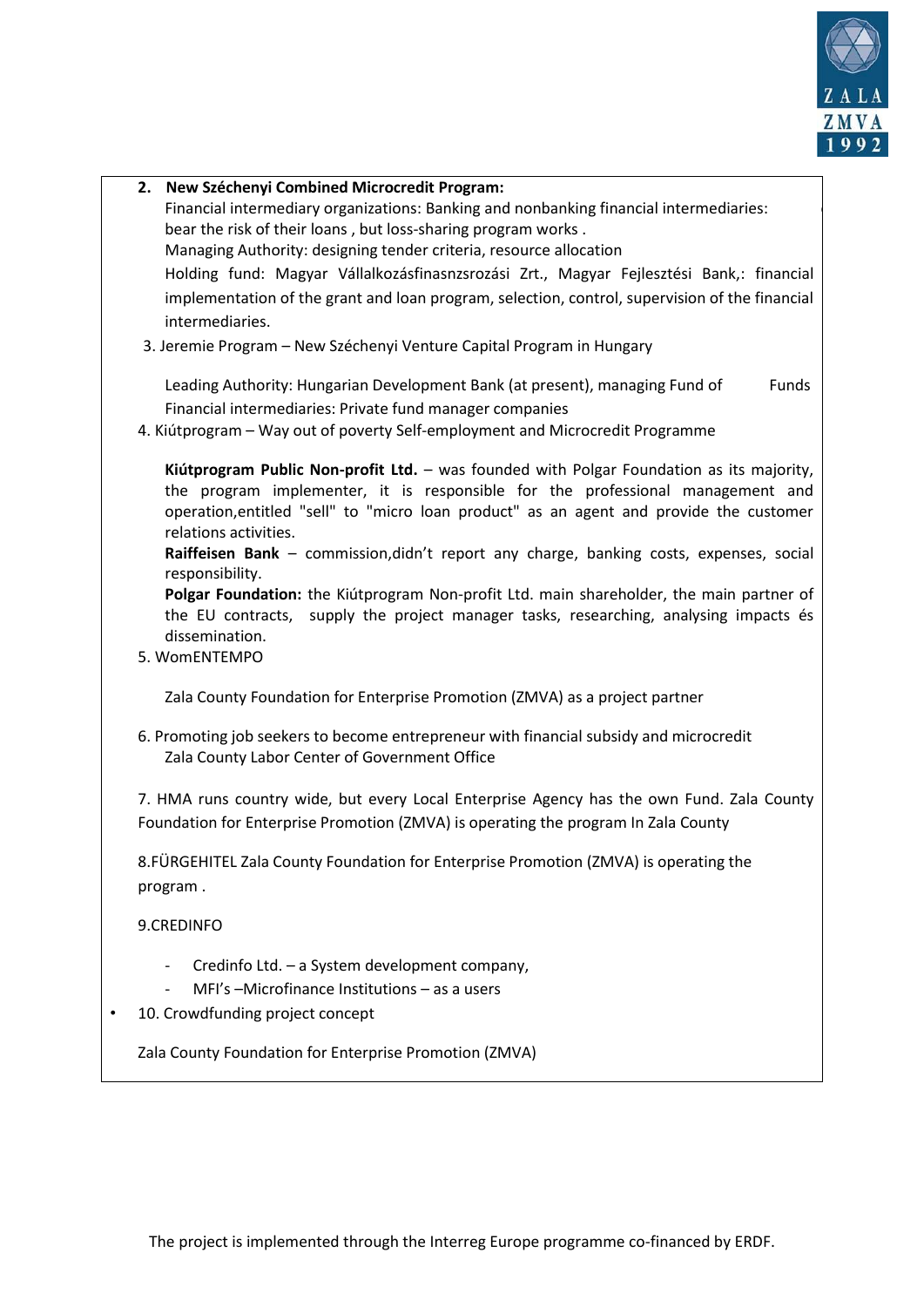

**1. Main objective of the initiative:**

1. Zalaegerszeg Credit Support **Program's** main objective was the local SME strengthening through new constructions of the given loans (with lower interest rate). For the Mayor's office is one of the most important objective is the creation of a strong SME sector, because just this way is reachable the reduction of unemployment and the development of the local infrastructure.

2. New Széchenyi Combined Microcredit Program was designed a single system to provide non-refundable subsidy and preferential loans to creditworthy Hungary based micro enterprises in that case when commercial banking methods in the field are not or not sufficiently be financed.

3. Jeremie Program – New Széchenyi Venture Capital Program in Hungary

- 1. to make private investors motivated to invest into early stage start-ups and spin-offs.
- 2. To provide special advantages for private fund managers and investors in the program
- 3. to improve VC market on supply side
- 4. to involve professionalmarket participants

# 4. Kiútprogram – Way out of poverty Self-employment and Microcredit Programme

The objective of Kiútprogram is to enable people living in deep poverty – primarily Roma – to become self-employed by providing them with social support, financial services and information; and as a result, help them improve their social status and make a living for themselves and their families.

#### 5. WomENTEMPO

Strengthening the competitiveness of the SME sector by improving women's employment opportunities in the border region

6. Promoting job seekers to become entrepreneur with financial subsidy and microcredit

The purpose of the program, recorded at least one month of job seekers, or to promote entrepreneurship, willingness to receive rehabilitative care or rehabilitation benefit persons, private enterprises, and encouraging them to initiate entrepreneurial activity.

7. HMA to provide preferential loans to creditworthy Hungary based micro enterprises in that case when commercial banking methods in the field are not or not sufficiently be financed.

#### 8.FÜRGEHITEL

The product is a fast, online credit facility that is put out to the contractor with minimal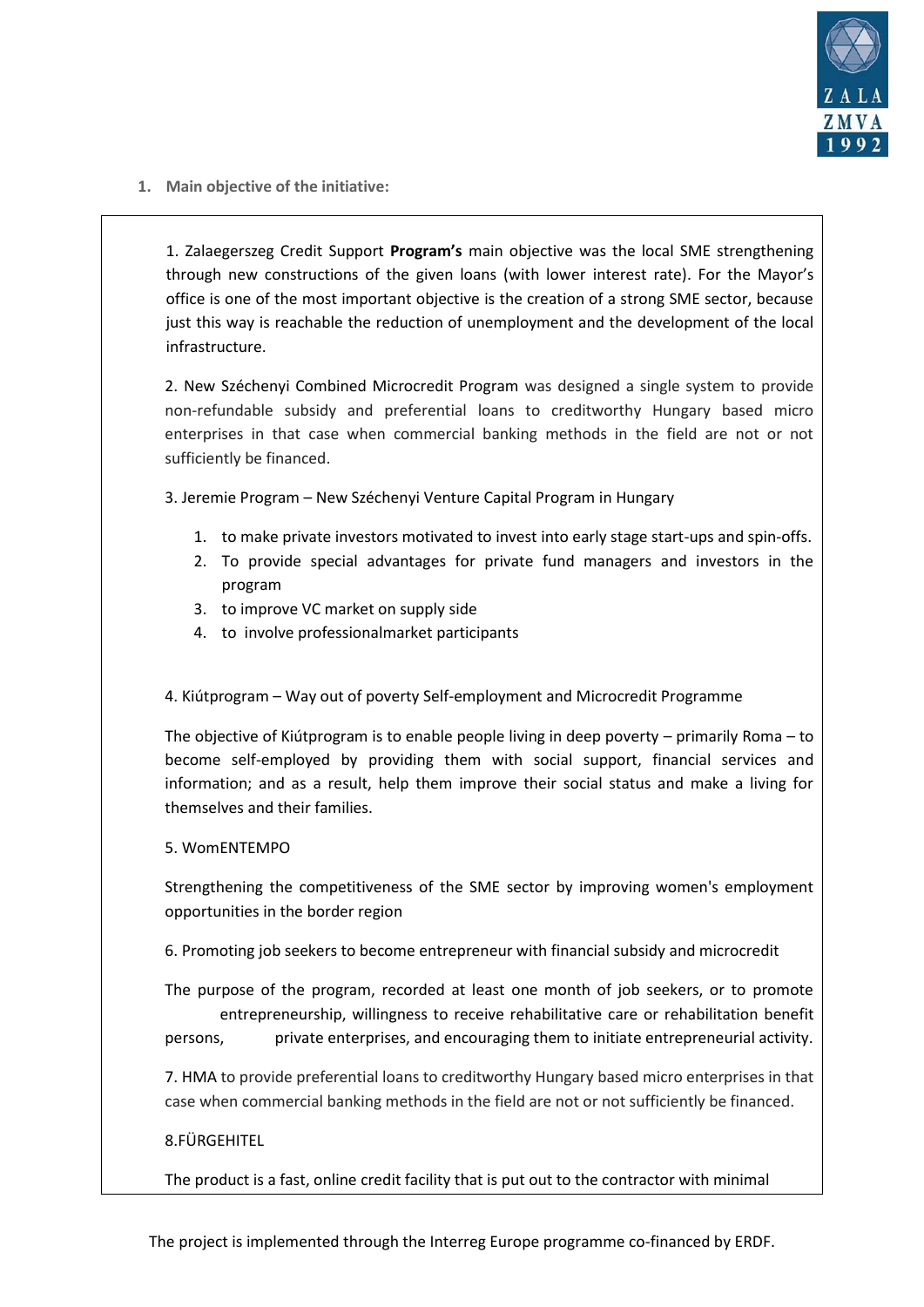

administration, without any material coverage.

#### 9.CREDINFO

CREDINFO is a credit information and enterprise promotion tool. It provides an online application, assessment and credit management facility.

10. Crowdfunding project concept crowding building start up network

Making crowdfunding accessible in Hungary

- **2. Brief explanation of the initiative:**
- 1. Zalaegerszeg Credit Support Program the program ensure a subsidy for the local SME loans:

The program offered entrepreneurs interest rate subsidy of 1,5%-2,5% for all Zalaegerszeg based SMEs.

2. New Széchenyi Combined Microcredit Program –

Providing loan with the following conditions: 10% own resources , 45% micro creditfor micro enterprises, for 120 months Min HUF 1 million, max HUF 20 million (ca min EUR 3,500, max EUR 70,000), 45% grant (grant max: HUF 10 milliion, ca EUR 3.300.-

3. Jeremie Program – New Széchenyi Venture Capital Program in Hungary

Strengthening local investors through Jeremie programs in target regions in 2014-20 period Special VC Funds to be raised regionally Strengthening local spin-offs and innovative early stage SME sector Improving program conditions (less private and more EU resources in Fundraising) supporting regional innovation Creating new jobs Making access easier to VC

4. Kiútprogram – Way out of poverty Self-employment and Microcredit Programme

Kiútprogram based on the Grameen model, with the involvement of local social workers, provides inancial services, micro credit and information to people in extreme poverty, who are capable and able to enter into entrepreneurial groups. Loan allocation is sequential, members receive credits in succession when repayment is in order. If a member does not repay as agreed, he will be out of the group and the others will have to look for someone else. Until this happens, they will not receive the loan.

5. WomENTEMPO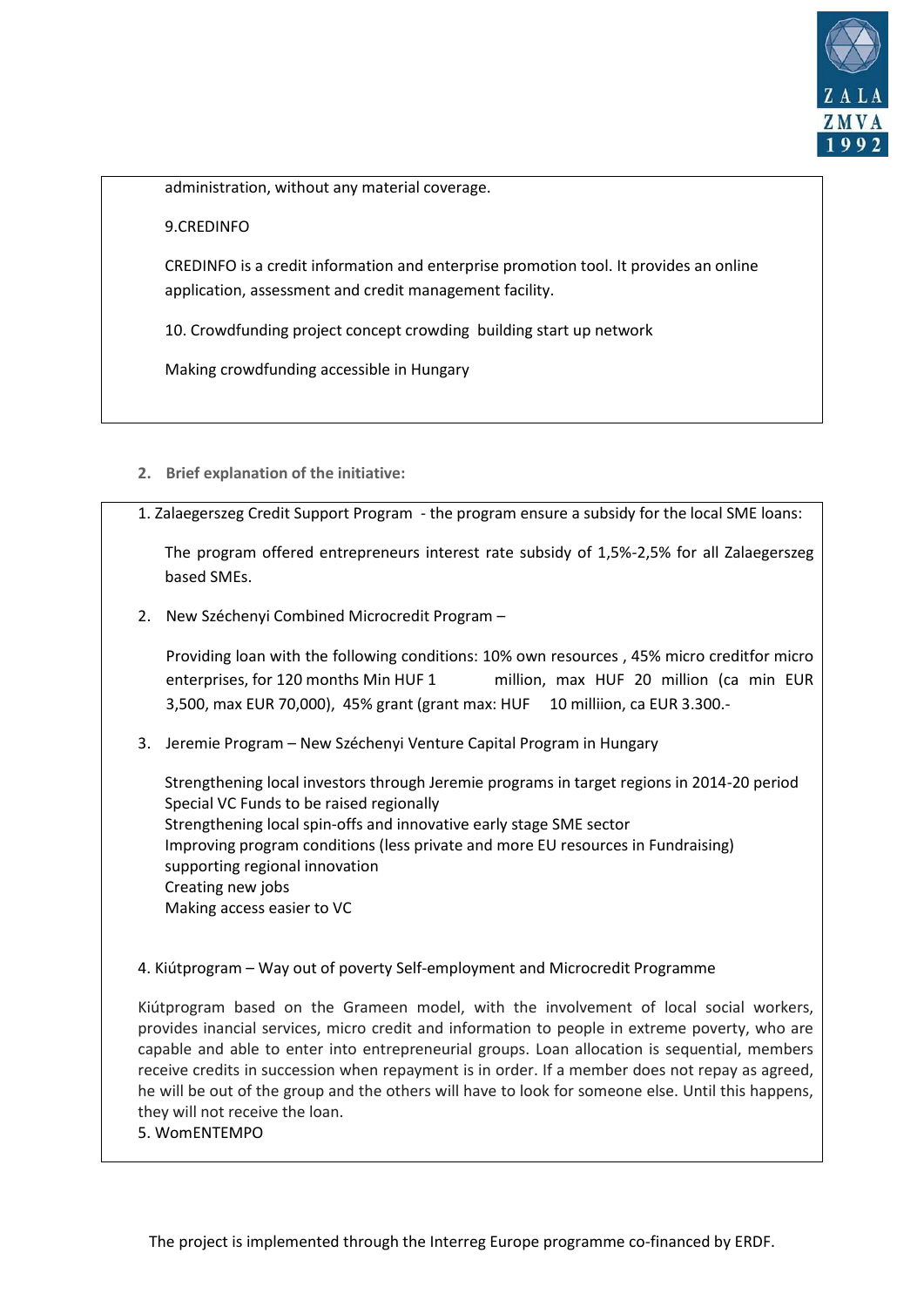

Organizing trainings, advisory services, Dissemination of the results to professional policy-makers

#### 6. Promoting job seekers to become entrepreneur with financial subsidy and microcredit

The starting of the company promoting support through tenders interest-free capital contribution of up to 3 million USD to be recovered and / or non-refundable form or request a maximum six-month period, a month, a grant or an application to the minimum wage amount resume and start entrepreneurial activity the costs of counseling is needed. The capital injection may be partially refundable within the limit, partly in the form of non-refundable.

#### 7. HMA

Local micro-credit funds allow local enterprise agencies to outsource loans to local microenterprises from their own resources to the fund's risk

# 8.FÜRGEHITEL

ZMVA evaluates the submitted credit claim through an online interface in an accelerated procedure. After the decision, a simplified procedure is concluded with undersigning the credit agreement, where material assets as coverage is not necessary. The program will also benefit from a guarantee organization.

# 9.CREDINFO

The Credinfo system is a software that includes a client registry, credit request and credit transaction, a credit review and management information system modules.

Accelerate the credit application process, helping for profit and not for profit SMEs to access finance. Provide a one-stop internet based client application and management solution for any agency managing micro funding schemes for SMEs.

# 10. Crowdfunding project concept

Network building, start up community building through network building, research of the legal background of crowdfunding

# **4. Target group and measures to involve the target group:**

# 1. Zalaegerszeg Credit Support Program

All SME which is officially located in Zalaegerszeg could apply for the Zalaegerszeg Credit Support Program. The other criteria was that they had to fit for the basic loan's requirements (e.g. suitable cover for the loan). Investment was focused on buying of buildings, lands and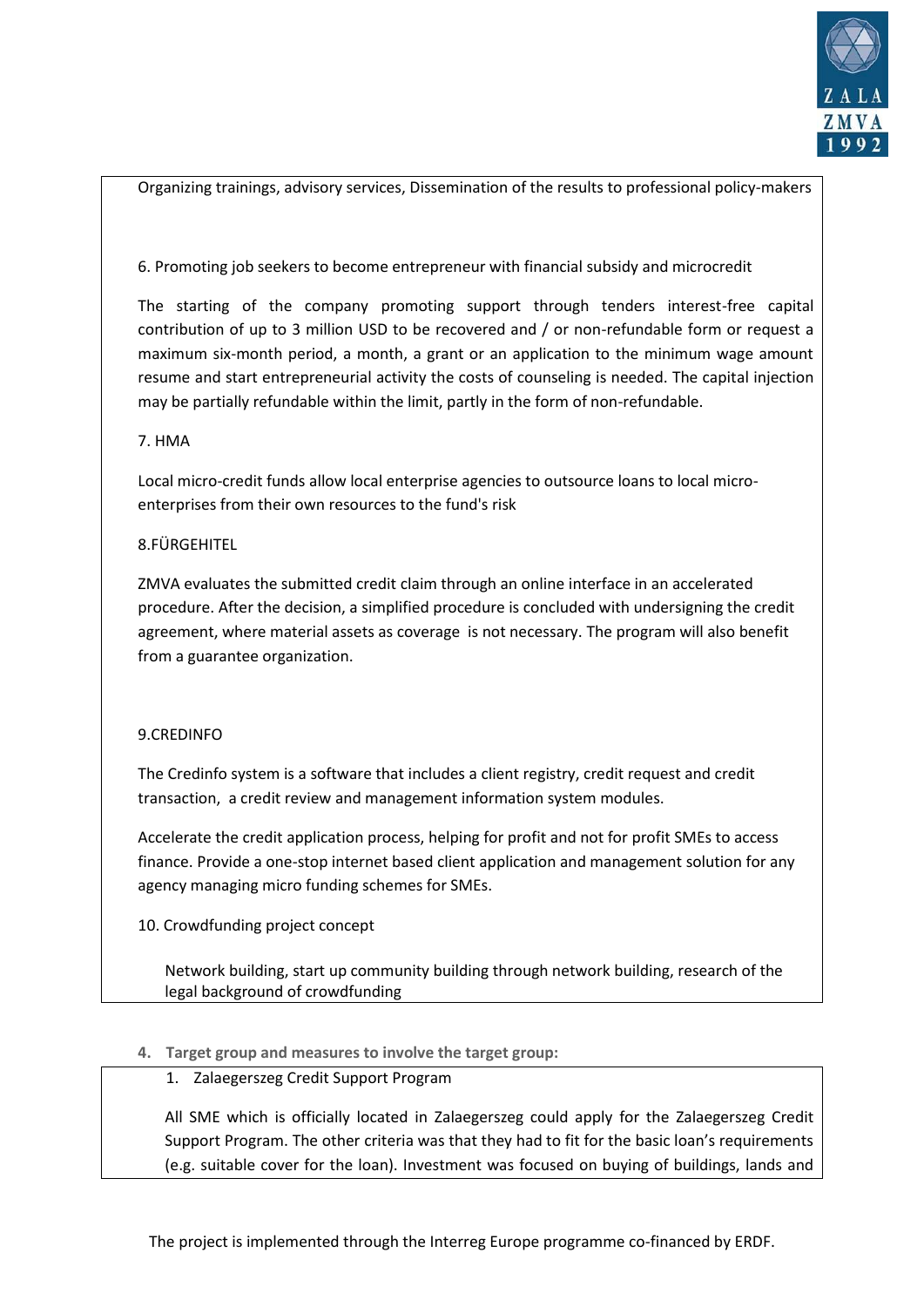

current assets. These opportunities were chooseable for the basic loan and in the same time with the successful apply the interest rate subsidy was given. 2. New Széchenyi Combined Microcredit Program micro enterprises\* activities do not fall under the de minimis limits \* No. 1 of the Regulation 800/2008 / EC. Pursuant to Annex microenterprises qualifying companies ( including start-ups as well) 3. Jeremie Program – New Széchenyi Venture Capital Program in Hungary **Local SMEs:** Innovative SMEs which are officially located in WesternTransdanubian region could apply Program; early stage SMEs with innovative attitude, R+D activity; reliable business plan and market; co-investor is welcome **Local investors:** private investors who are ready to join the program as co-investors; who are ready to provide 10-30% co-investment to raise new funds 4. Kiútprogram – Way out of poverty Self-employment and Microcredit Programme The social micro-lending target below the poverty line, or near the living form, in particular the Roma, and the ethnically mixed (Roma - non-Roma) live non-Roma environment. The members of the target group typically occasional- or seasonal work people, day labourers, informally employed, unemployed, living on welfare and other inactive. 5. WomENTEMPO Women entrepreneurs, Women who wishing to establish a business, Companies with the intention to employ women 6. Promoting job seekers to become entrepreneur with financial subsidy and microcredit Person who receives rehabilitation allowance / benefit – and before the application was submitted he is at least continuously recorded one month by the district office as jobseekers 7. HMA local micro enterprises, and persons who wants to enterpreneurs 8.FÜRGEHITEL - Micro Enterprises in Zala County 9.CREDINFO MFI's – Microfinance Institutions Donors institutions Supervisory bodies 10. Crowdfunding project concept start-ups, young entrepreneurs, self-employers, investors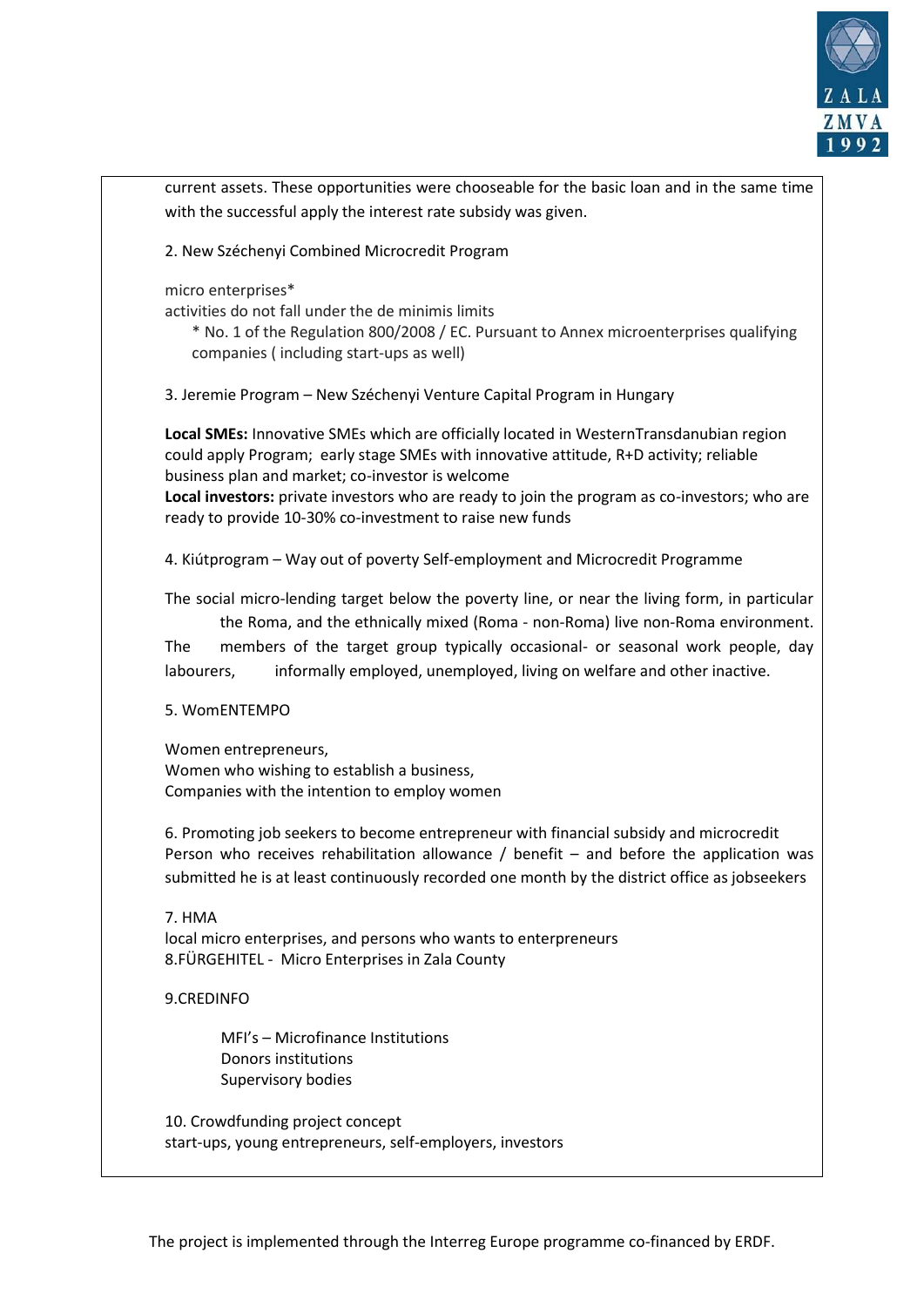

#### **5. Innovativeness:**

1. Zalaegerszeg Credit Support Program - the program ensure a subsidy for the local SME loans:

This kind of solution is a very effective was to involve city councils in the Microcrediting area. The loaning organization had the main responsibility, so the city council could make an easy development in the SME sector without the fear of the potential unsuccessful finish. This program could mean a great cooperation in other regions too. Furthermore, with the help of the program our organization could make an easier way for SMEs to apply the given loans on a lower interest rate (1,5%).

2. New Széchenyi Combined Microcredit Program.

A one stop shop system, which provides microcredit and grants together. Risk sharing system between the intermediaries and the managing authorities

3. Jeremie Program – New Széchenyi Venture Capital Program in Hungary

# Loss-Profit method:

After 8-10 years, when the FUND ends, the potential loss or profit is divided specially between state (EU) and private investors. In case of 10% loss, the State (EU) write off the loss on his own, the private investor gets back his nominal investment from the Fund. Over 10% loss, the loss is divided pro rata.

In case of modest profit the state (EU) and the private investor get their profit pro rata. In case of high profit the State gets only its modest, expected profit (Hungarian Reference rate), the rest of profit is mainly taken by private investor. The whole system aims to start measurable actions in VC market among early stage start-ups and to create new VC funds which are normally not raised in market conditions.

4. Kiútprogram – Way out of poverty Self-employment and Microcredit Programme

The Syllabus of the Field Workers' Training

The most important objective of the training programme is to train field workers who can take on a dual role and maintain the sensitive balance of Kiútprogram, namely, candidates who can work both as social workers and business developers. Social work focuses on the selection of clients and individual/group development in order to help clients become entrepreneurs. Within the framework of these activities, field workers must help participants modify their life styles regarding regularity and planning, and also develop clients' social competencies in areas such as running official errands. Business development activities include business planning, supporting decision making, and lending activities, as well: issuing loans and handling repayments.

#### The target group and selecting the right clients

A key feature of the social micro-lending to the client's own activity builds on arousing. This is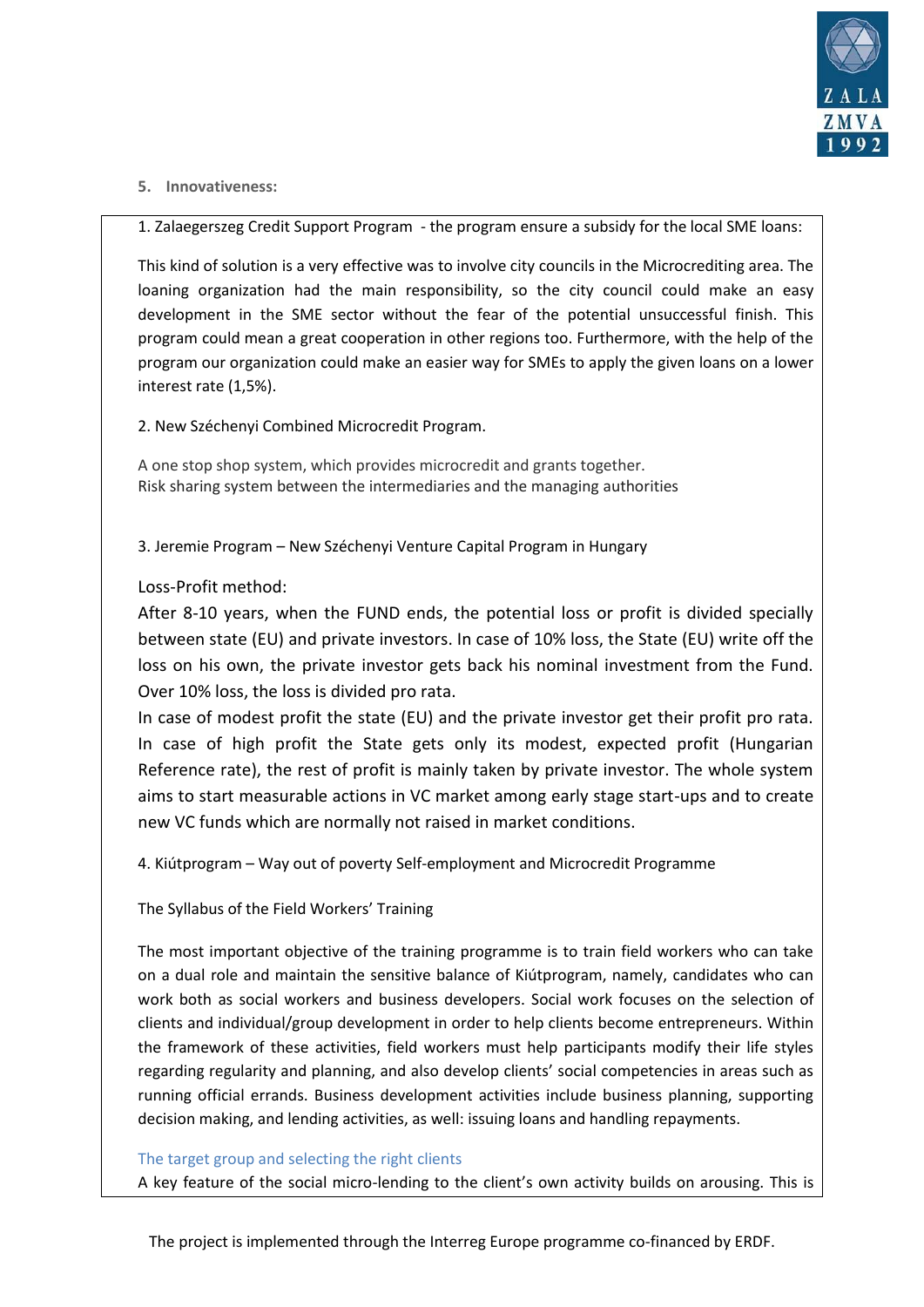

especially effective for those with entrepreneurial skills, have entrepreneurial ideas and have self-confidence. These skills can be developed and can be developed, tested their presence is required in the application of the program.

5. WomENTEMPO

Innovative kind of mobile application which helps them to reintegrate to the regional labour market

6. Promoting job seekers to become entrepreneur with financial subsidy and microcredit

The program combines a non-repayable and repayable assistance and financial instruments, which can achieve a significant reduction 9nt he financial burden indulással lots of start-ups.

7. HMA

Local decision-making process, no external decision supervision

# 8.FÜRGEHITEL

Using online credit application and decision making system. Short time decision making, and contracting period. No material coverage is needed.

# 9.CREDINFO

Provides partners subscribing to the system with real time management information on their individual clients and the overall status of their funding scheme.

Provides individual SMEs with the means to track the progress of their application and if successful, the status of their loan account.

Provides the Funding body instant access to management information reports.

10. Crowdfunding project concept

The community building platform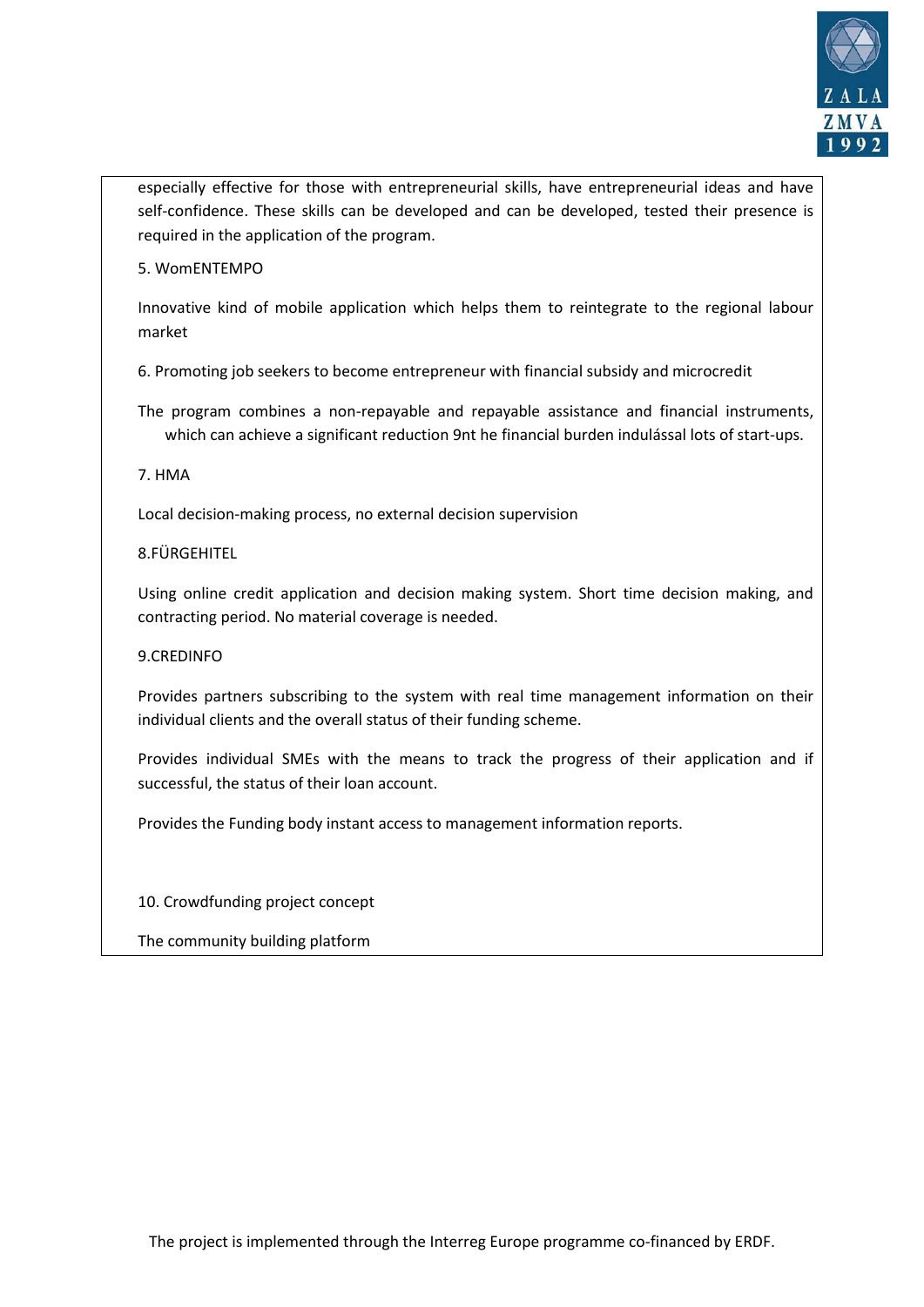

#### **6. Outcomes:**

1. Zalaegerszeg Credit Support Program - the program ensure a subsidy for the local SME loans:

39 SME could take part in the Zalaegerszeg Credit Support Program and 11 953 euro was allocated as interest rate subsidy during the implementation. In the period of 2015, 28 SMEs were entitled to the subsidy and 3 303 euro was allocated into their loans. During 2016, 11 new SMEs could take part in the program, and got 8 650 euro for the reducing of their interest rate.

2. New Széchenyi Combined Microcredit Program –

7798 clients was financed with a total HUF 51,9 mrd (ca. EUR 173 million)

3. Jeremie Program – New Széchenyi Venture Capital Program in Hungary

In period 2011-2015:

29 Funds were raised by HDB and private investors nearly 107 Billion HUF (340 Million EUR) to be invested in early stage SMEs average amount of investment pro portfolio company is 1,1 million EUR mainly innovative SMEs and start-ups were benefited VC capital investment in Hungary regarding the GDP is getting better, now Hungary is in the

4. Kiútprogram – Way out of poverty Self-employment and Microcredit Programme

The majority of new businesses set up by Roma people living in poverty are able to survive with the help of the program after the first year

The vast majority of customers want to pay the loan back and the majority of them to know Without intensive and lasting field workers' presence makes no sense to embark on such a program

It can offer general experience is that social micro-credit program should only be started if a predictable regulatory environment and budding entrepreneurs dues are relatively moderate. The program is wide-ranging social benefits

5. WomENTEMPO

Mobile application, educational materials, cooperation conception

6. Promoting job seekers to become entrepreneur with financial subsidy and microcredit

7. HMA

In the Zala County Foundation for Enterprise Promotion

196 picies Outright transaction with the value HUF 898.100.000.-(EUR 2.900.000.-)

Fund size was HUF 327.000.000.-(EUR 645.000.-)